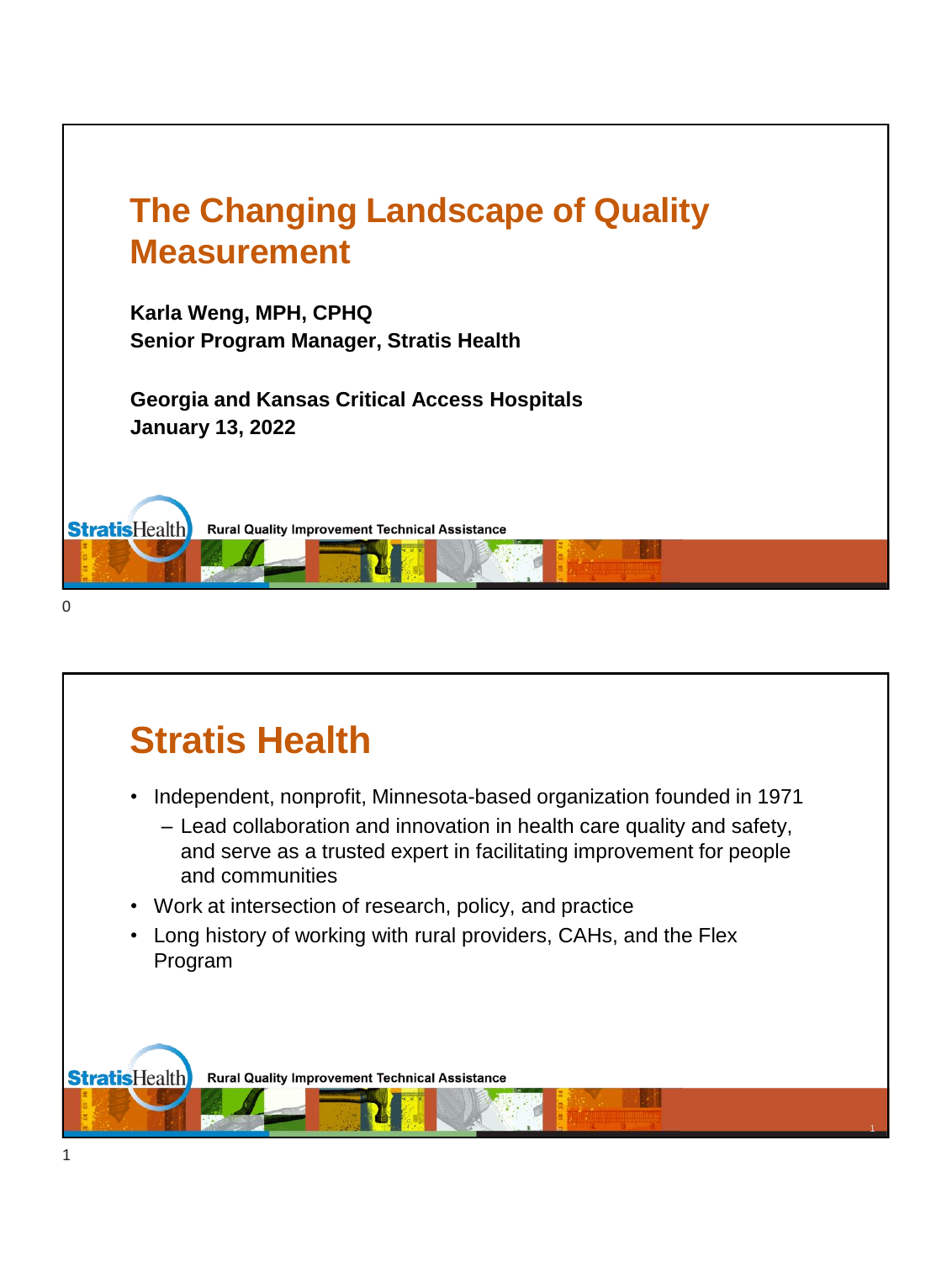# **Rural Quality Improvement Technical Assistance Center (RQITA)**

- Cooperative agreement awarded to Stratis Health starting September 2015 from the Health Resources and Services Administration Federal Office of Rural Health Policy (HRSA FORHP).
- Improve quality and health outcomes in rural communities through TA for FORHP quality initiatives

2

- Flex/MBQIP
- Small Health Care Provider Quality Improvement Grantees
- Focus on quality reporting and improvement





### **Overview** Discuss trends in quality reporting and implications for CAHs including: – Overall Quality Hospital Star Ratings, including changes to the methodology finalized in 2021 – Understand federal Electronic Clinical Quality Measures (eCQMs) and anticipated changes to eCQM reporting and use in coming years – Alignment and impact on the Medicare Beneficiary Quality Improvement Program (MBQIP) program **StratisHealth Rural Quality Improvement Technical Assistance** 3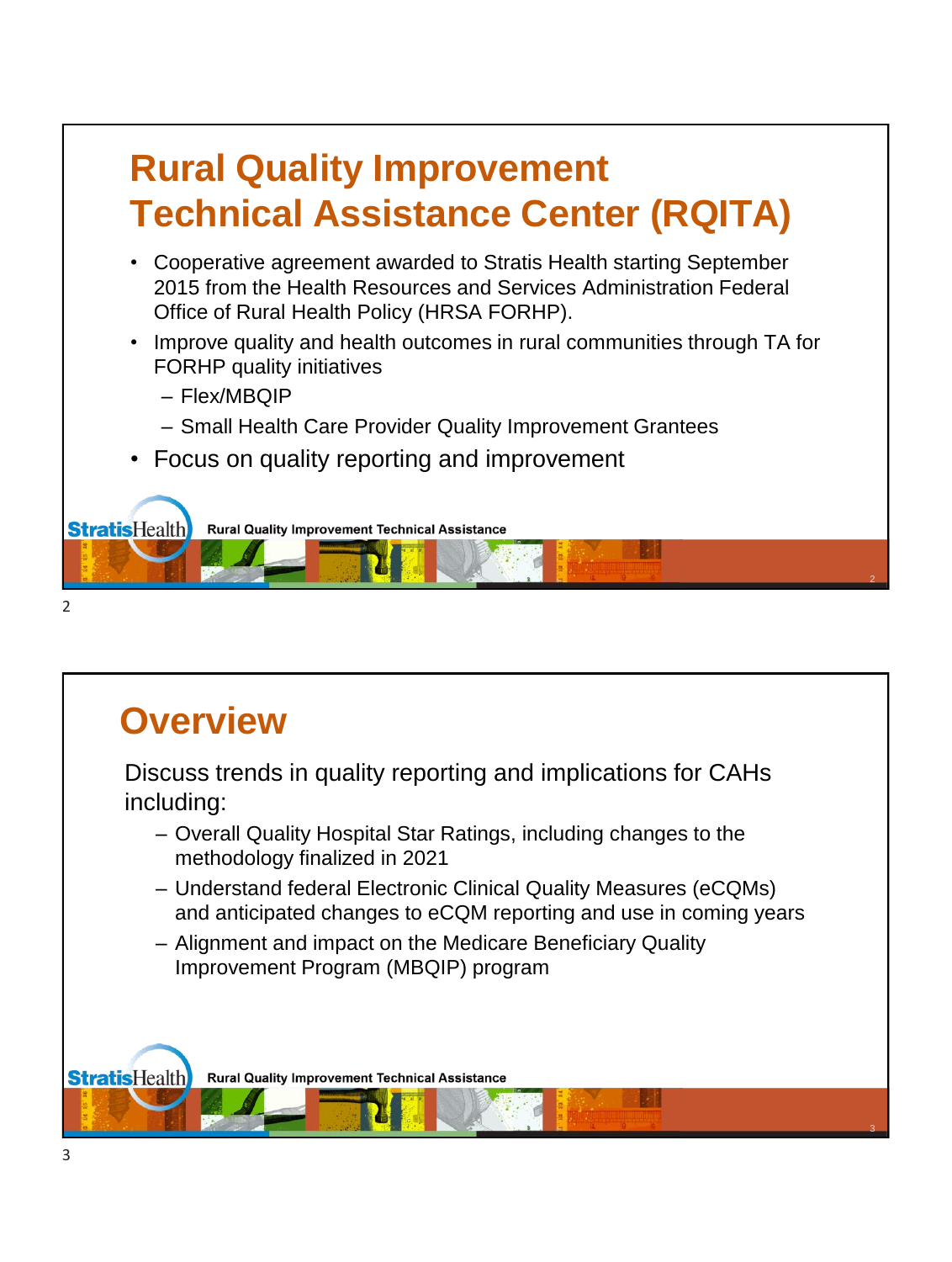

# **MBQIP Overview**

- Quality improvement (QI) activity under the Medicare Rural Hospital Flexibility (Flex) grant program through the Federal Office of Rural Health Policy (FORHP)
- Improve the quality of care in CAHs by increasing quality data reporting and driving improvement activities based on the data
- Common set of rural-relevant hospital metrics, technical assistance, encouragement, and support
- Ability for FORHP to demonstrate impact of hospital and state-based efforts on a national scale

5

**StratisHealth Rural Quality Improvement Technical Assistance**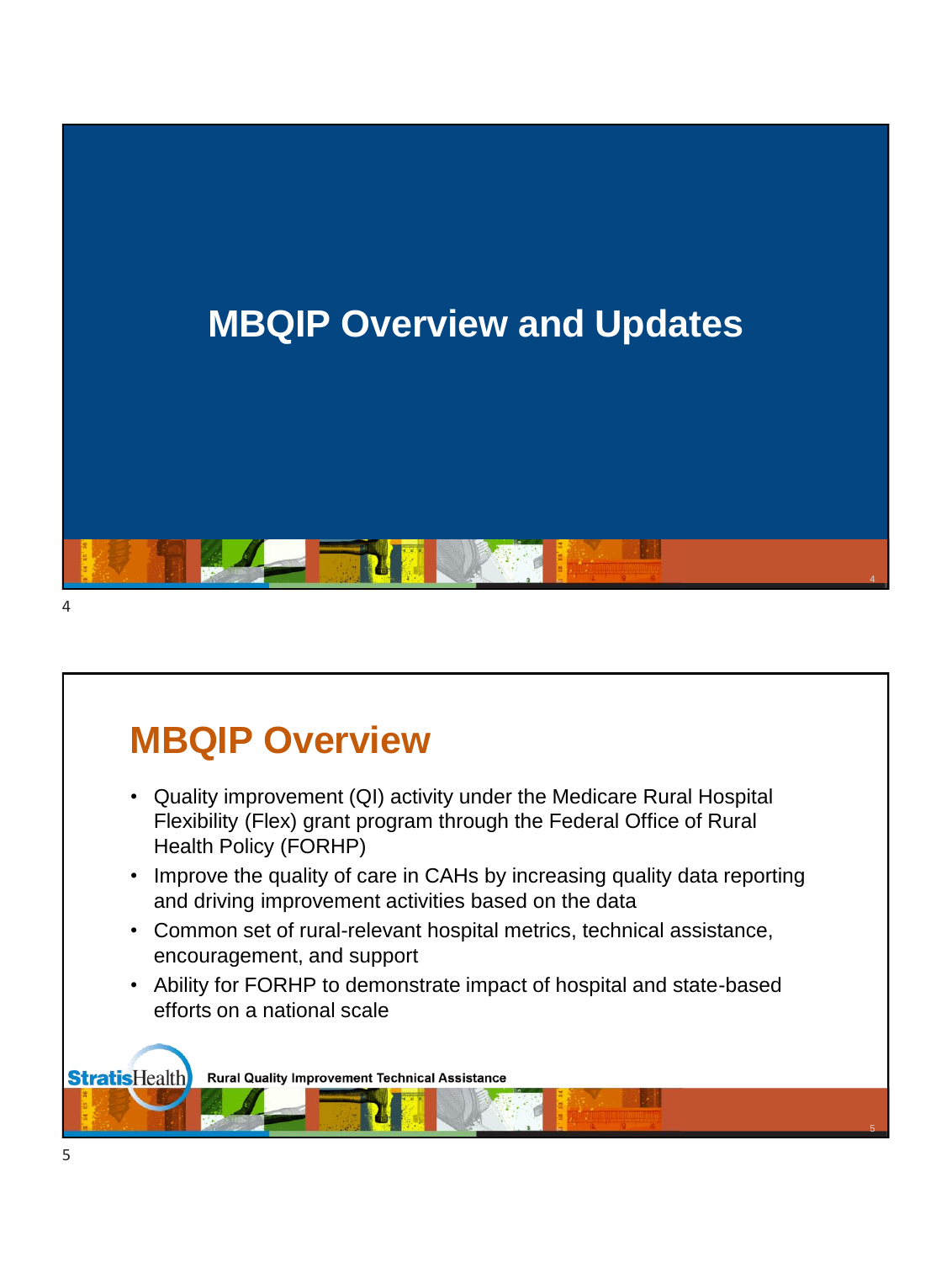

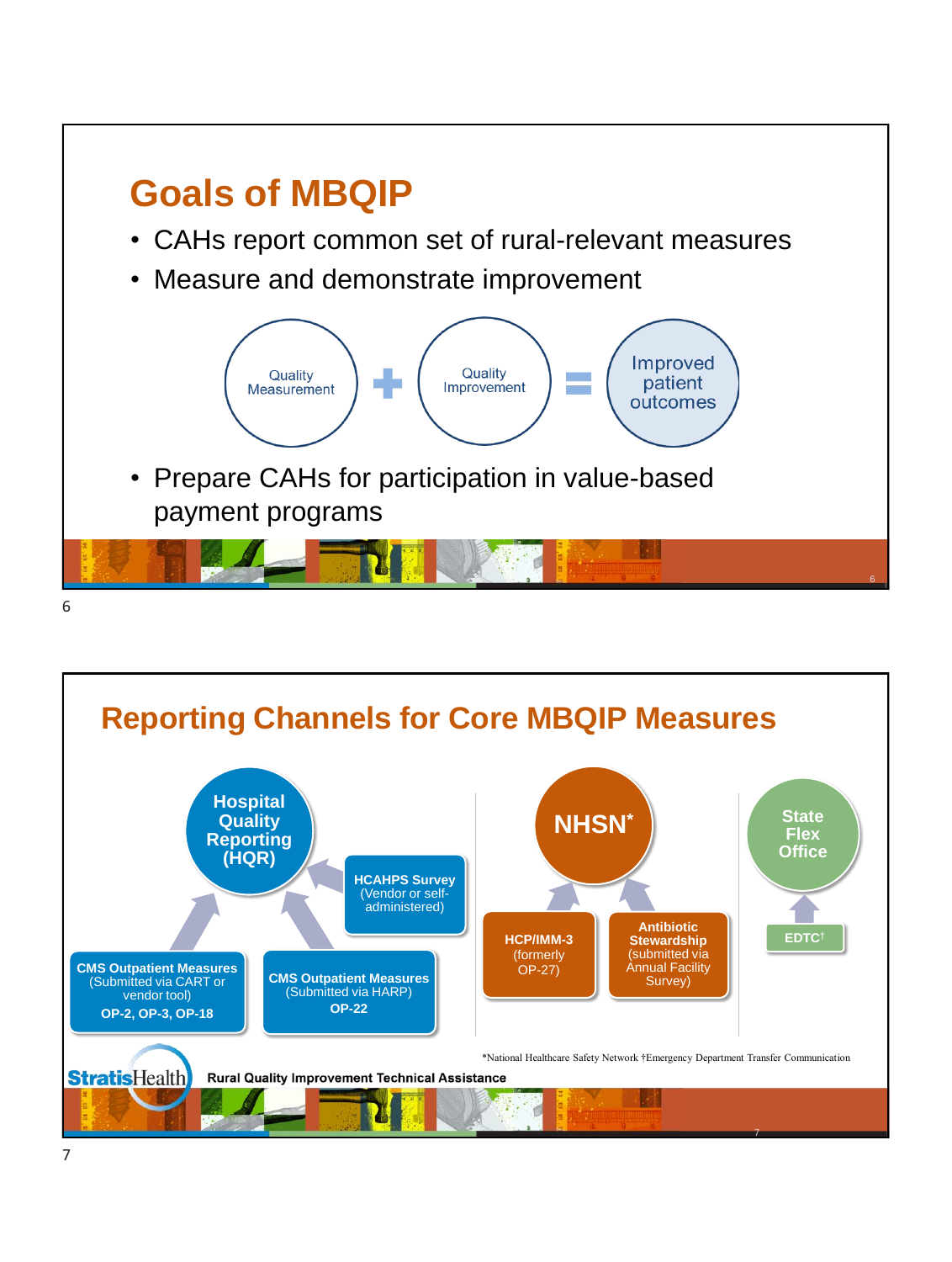

| <b>Inpatient/Patient Safety</b>                                   | <b>Patient</b><br><b>Engagement</b> | <b>Care Transitions</b>                                      | <b>Outpatient</b> |
|-------------------------------------------------------------------|-------------------------------------|--------------------------------------------------------------|-------------------|
| $HF-1$                                                            | <b>HCAHPS</b>                       | <b>Emergency Department</b><br><b>Transfer Communication</b> | $OP-1$            |
| $HF-2$                                                            |                                     |                                                              | $OP-2$            |
| $HF-3$                                                            |                                     |                                                              | $OP-3$            |
| $PN-6$                                                            |                                     |                                                              | $OP-4$            |
| $PN-3b$                                                           |                                     |                                                              | $OP-5$            |
| IMM-2                                                             |                                     |                                                              | $OP-6$            |
| HCP/IMM-3<br>$OP-$<br>$\rightarrow$                               |                                     |                                                              | $OP-7$            |
| ED-i I                                                            |                                     |                                                              | <b>OP-18</b>      |
| $ED-2$                                                            |                                     |                                                              | <b>OP-20</b>      |
| <b>Antibiotic Stewardship</b><br>(NHSN Annual Facility<br>Survey) |                                     |                                                              | $OP-21$           |
|                                                                   |                                     |                                                              | <b>OP-22</b>      |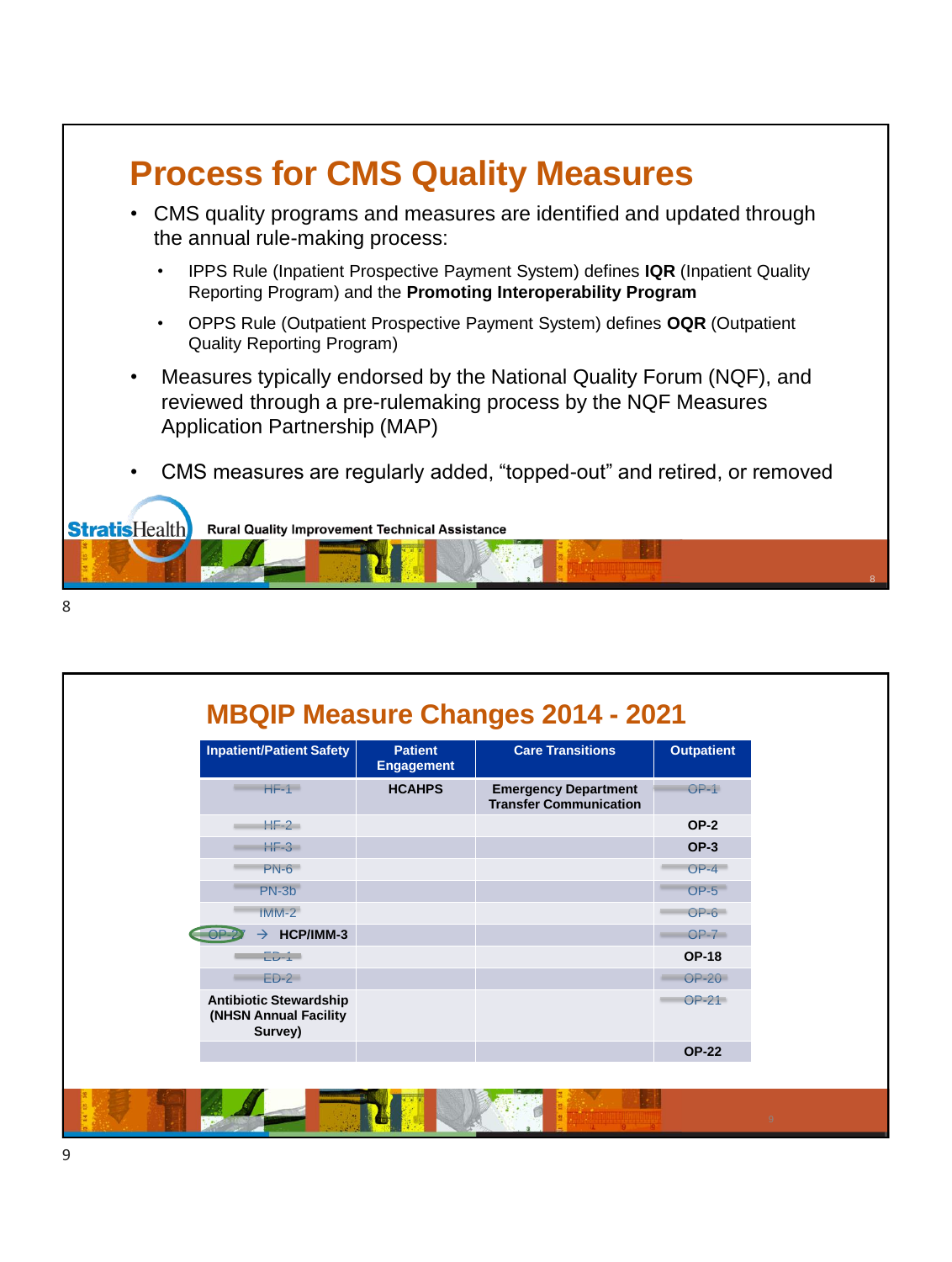

# **CMS Meaningful Measures 2.0**

Address measurement gaps, reduce burden, and increase efficiency by:

- Utilize only quality measures of highest value and impact focused on key quality domains.
- Align measures across value-based programs and across partners, including CMS, federal, and private entities.
- Transform measures to fully digital by 2025 and incorporate all-payer data.
- Prioritize outcome and patient reported measures.
- Develop and implement measures that reflect social and economic determinants.

Source:<https://www.cms.gov/meaningful-measures-20-moving-measure-reduction-modernization>

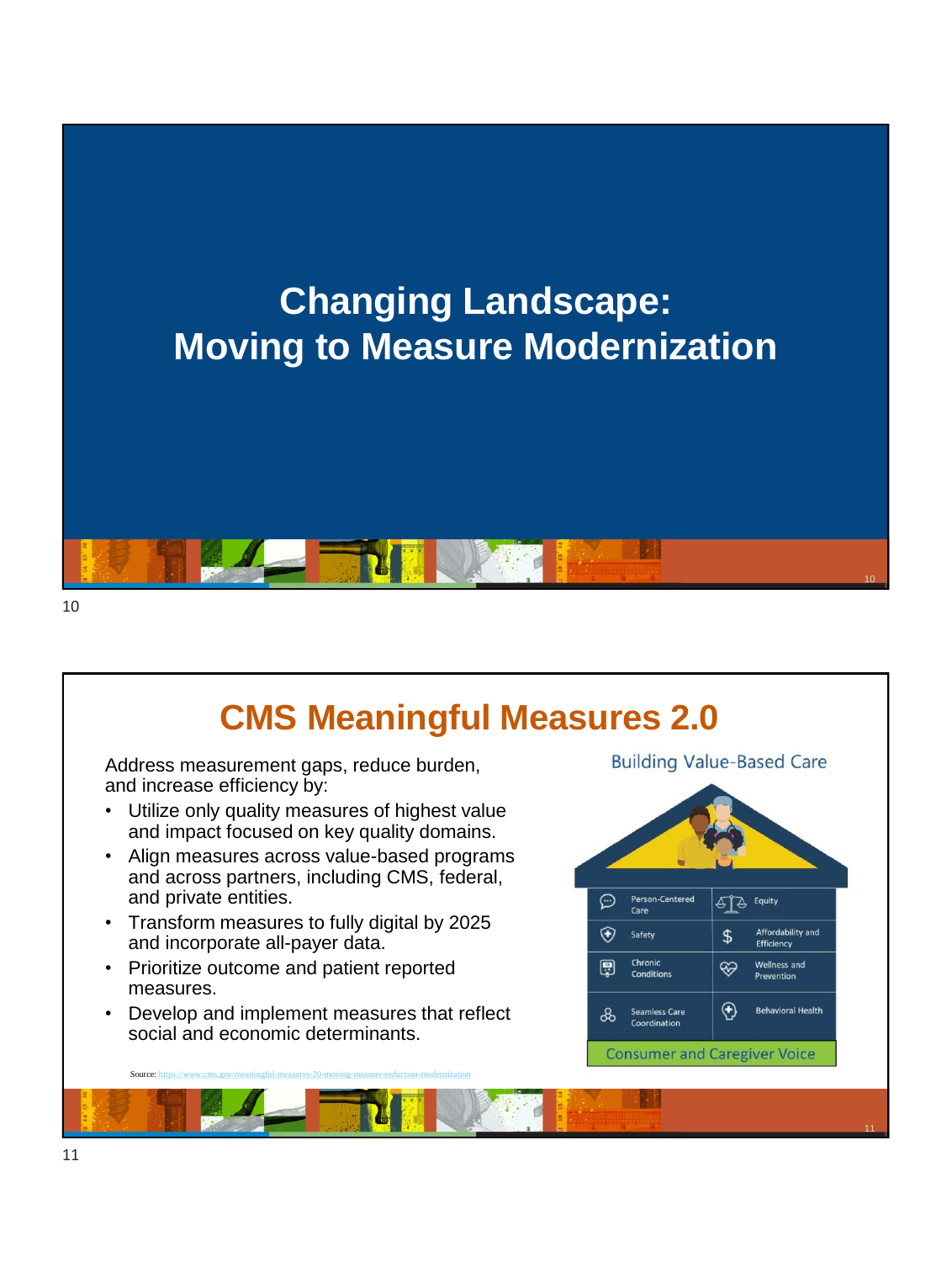

### **Why Star Ratings for Hospitals?**

- CMS has stated that the objective of the Overall Hospital Quality Star Rating project is to summarize information from existing hospital measures on *Care Compare* in a way that is *useful and easy to interpret for patients and consumers*.
- Overall Hospital Quality Star ratings, initially released in July 2016, followed CMS release of Star Ratings across a variety of health care provider types, and release of the HCAHPS Star Ratings.
- Summarizes *current* Care Compare measures into a single star rating.
- More than 20% of hospitals (primarily small and rural) consistently don't meet the threshold to have a rating calculated.

13

**StratisHealth Rural Quality Improvement Technical Assistance**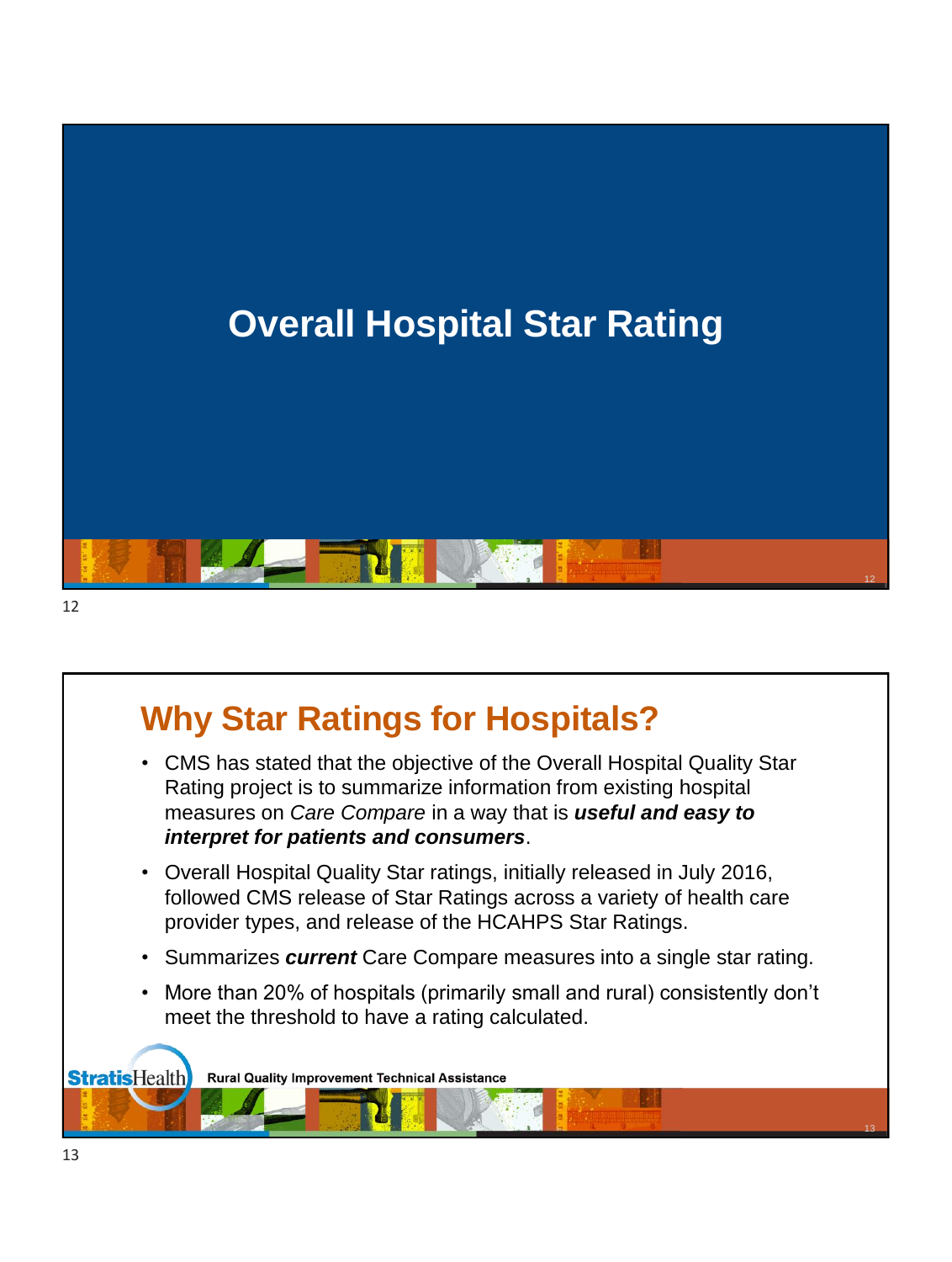

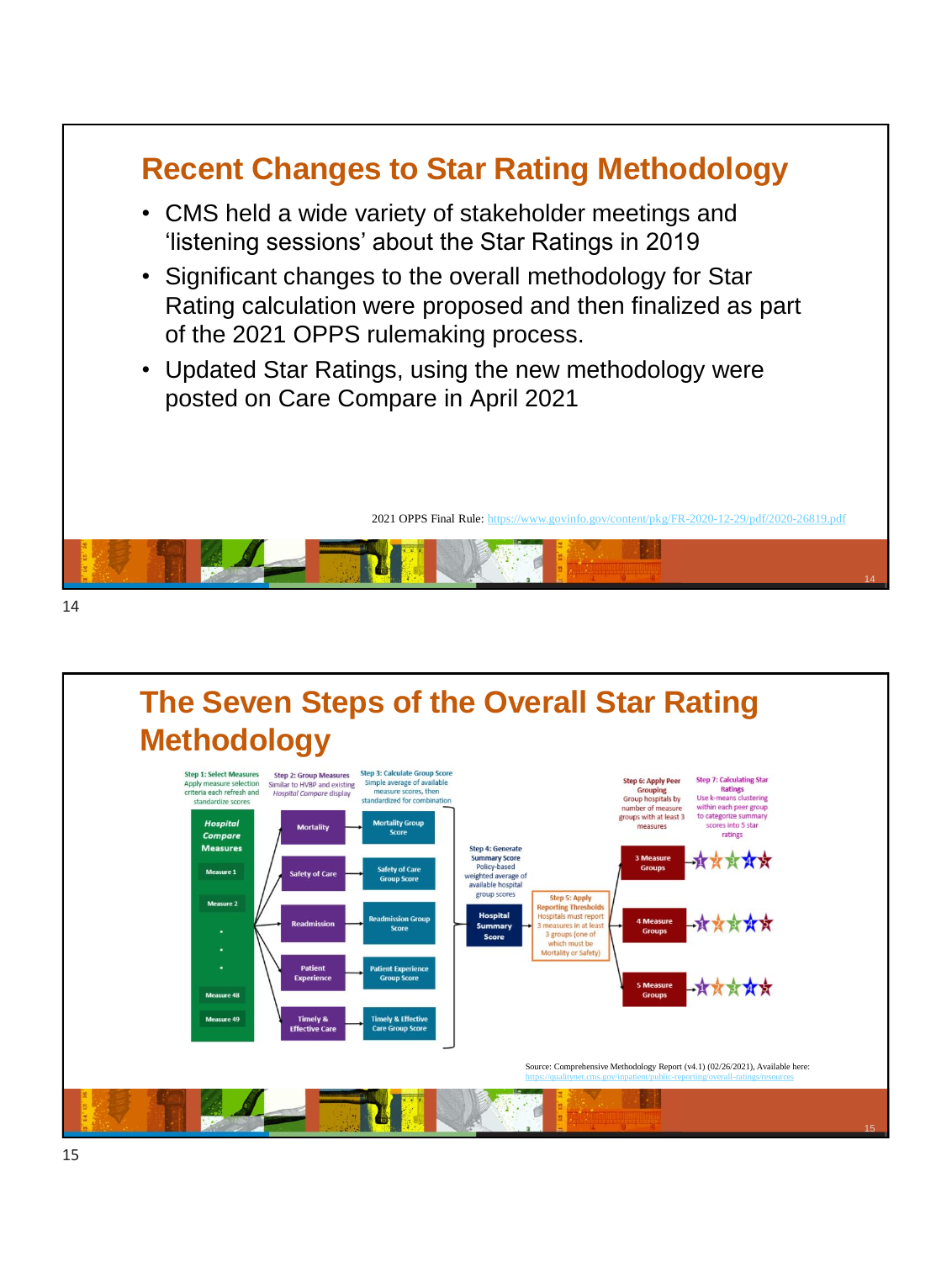

Threshold for rating calculation:

- To have an overall hospital quality star rating calculated, must have a minimum of 3 measures in at least 3 groups, 1 of which must be an **outcome** group
- Change in what is considered an outcome group to only include the **Safety of Care** and **Mortality** measure groups (Readmissions was previously included as an outcome group)

#### **Notes:**

- CAHs rarely meet the threshold to have safety of care measures reported on Care Compare
- Mortality measures are calculated using claims for a three-year period (April 2021 release uses 2016 – 2019 data)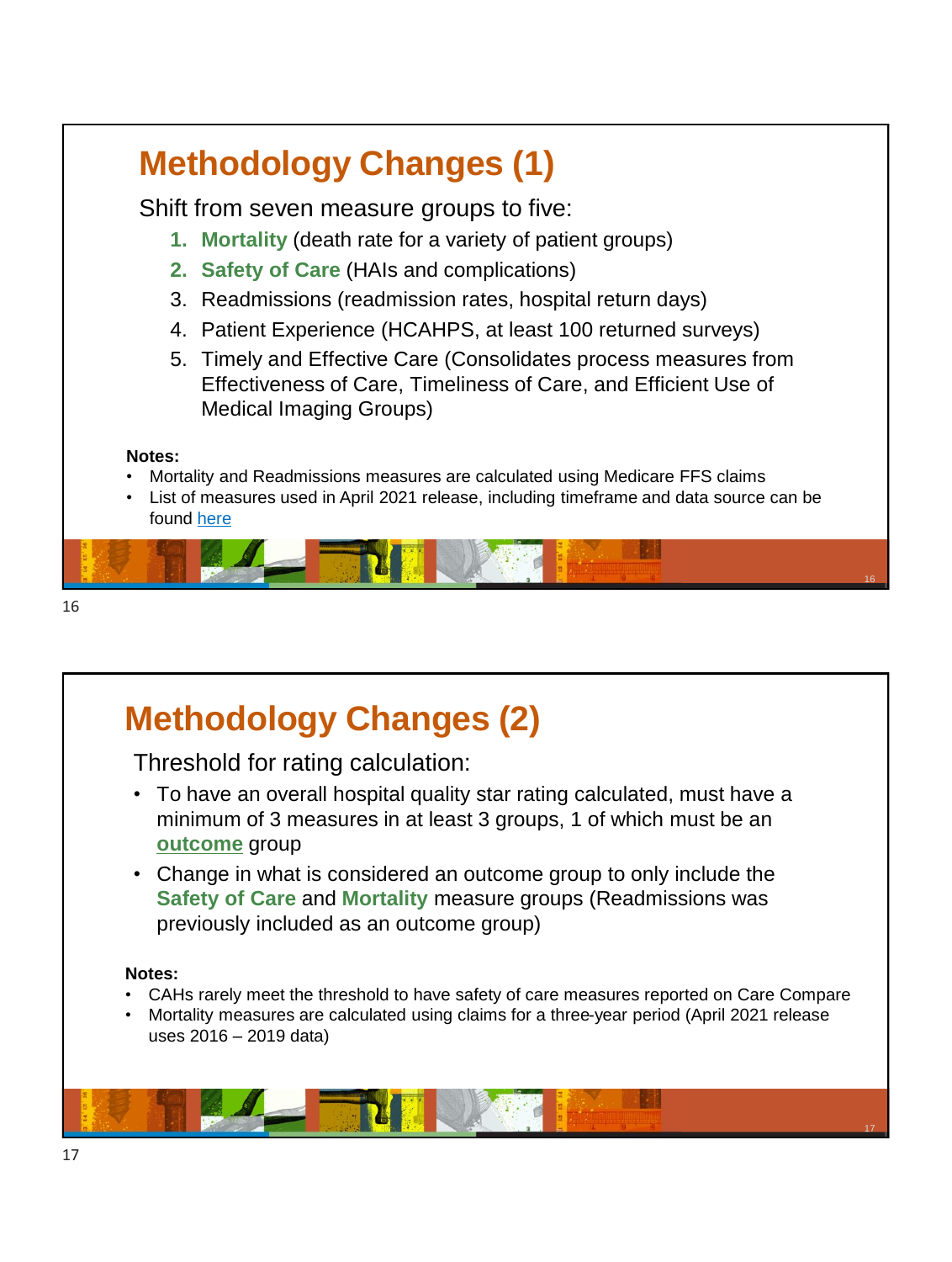| <b>Methodology Changes (3)</b>                                          |                                 |                                                                                                                                              |
|-------------------------------------------------------------------------|---------------------------------|----------------------------------------------------------------------------------------------------------------------------------------------|
| Winsorization                                                           |                                 | Simplification of statistical method to calculate measure group scores:<br>- Had been complex calculation using latent variable modeling and |
| each measure group<br>Updated weighting by measure group:               |                                 | - Revised methodology shifts to simple average of measure scores within                                                                      |
| <b>Table 3. Overall Star Ratings Weighting by Group</b><br><b>Group</b> | <b>Star Ratings Weight (Wd)</b> | Measure group weights are re-                                                                                                                |
| <b>Mortality</b>                                                        | 22%                             | proportioned if no measures are                                                                                                              |
| <b>Safety of Care</b>                                                   | 22%                             | available in a measure group                                                                                                                 |
| Readmission                                                             | 22%                             | If meet the threshold to have a rating                                                                                                       |
| <b>Patient Experience</b>                                               | 22%                             | calculated, all measures that are                                                                                                            |
| <b>Timely and Effective Care</b>                                        | 12%                             | available are included                                                                                                                       |
|                                                                         |                                 | Source: Comprehensive Methodology Report (v4.1) (02/26/2021)                                                                                 |

# **Methodology Changes (4)**

• Shift to a peer grouping approach to developing Star Rating 'cut-points'

18

- Hospitals with three measure groups
- Hospitals with four measure groups
- Hospitals with five measure groups
- Intent is to address concerns about comparability of hospitals with fundamental differences such as size, volume, patient case mix, and service mix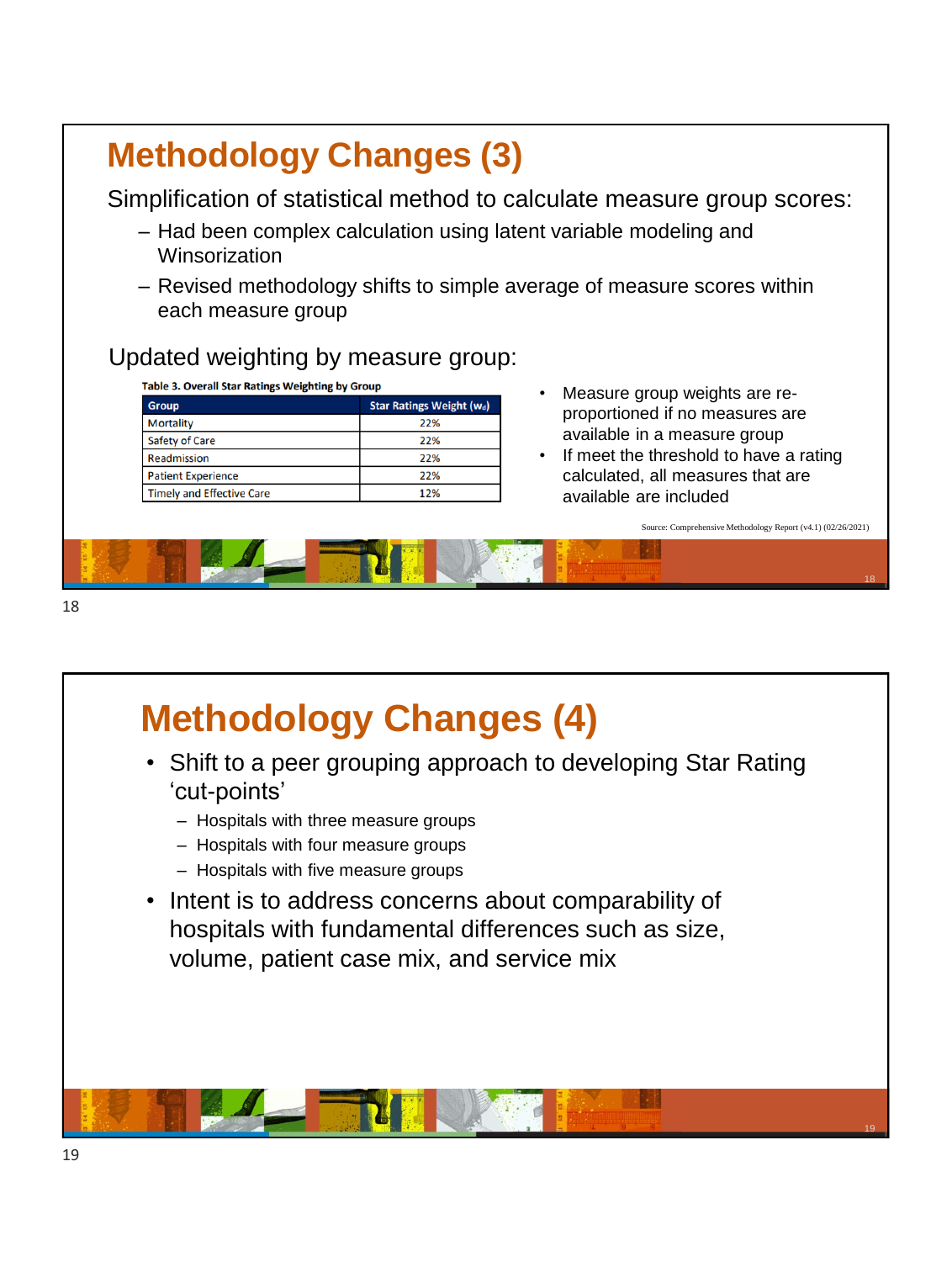| <b>CAH Star Rating</b>                        | <b>Previous method</b><br><b>(January 2020)</b>                                                                                                                                                                                   | <b>Previous Method</b><br>(October 2020) | <b>Revised Method</b><br>(October 2020) |
|-----------------------------------------------|-----------------------------------------------------------------------------------------------------------------------------------------------------------------------------------------------------------------------------------|------------------------------------------|-----------------------------------------|
| $\star$                                       | 1                                                                                                                                                                                                                                 | $\Omega$                                 | 26                                      |
| ★★                                            | 35                                                                                                                                                                                                                                | 15                                       | 94                                      |
| ★★★                                           | 330                                                                                                                                                                                                                               | 108                                      | 166                                     |
| ****                                          | 225                                                                                                                                                                                                                               | 217                                      | 157                                     |
| ★★★★★                                         | 55                                                                                                                                                                                                                                | 42                                       | 45                                      |
| Not rated                                     | 704 (52%)                                                                                                                                                                                                                         | 940 (70%)                                | 834 (61%)                               |
| Notes:<br>$\bullet$<br>$\bullet$<br>$\bullet$ | Star Ratings had not been updated on Care Compare since January 2020.<br>October 2020 Star Ratings were not published (Source: 2021 OPPS Final Rule)<br>January 2020 rating included 54 measures, April 2021 includes 48 measures |                                          |                                         |

# **Star Rating Take-aways**

- The methodology changes have addressed many, but not all, of the broader concerns about the ratings
- Availability of rural-relevant measures is a significant concern
	- Important to be looking forward to measure changes on Care Compare that may have an impact down the road
- CMS has indicated they will refresh the Overall Hospital Star Rating in April 2022, using July 2021 data
	- CAHs can request suppression of Overall Hospital Star Rating from public reporting, but must do so during the preview period (data still included in public use files)

21

– Data periods available for the updated rating are truncated due to the COVID-19 PHE (data from Q1 and Q2 2020 is excluded).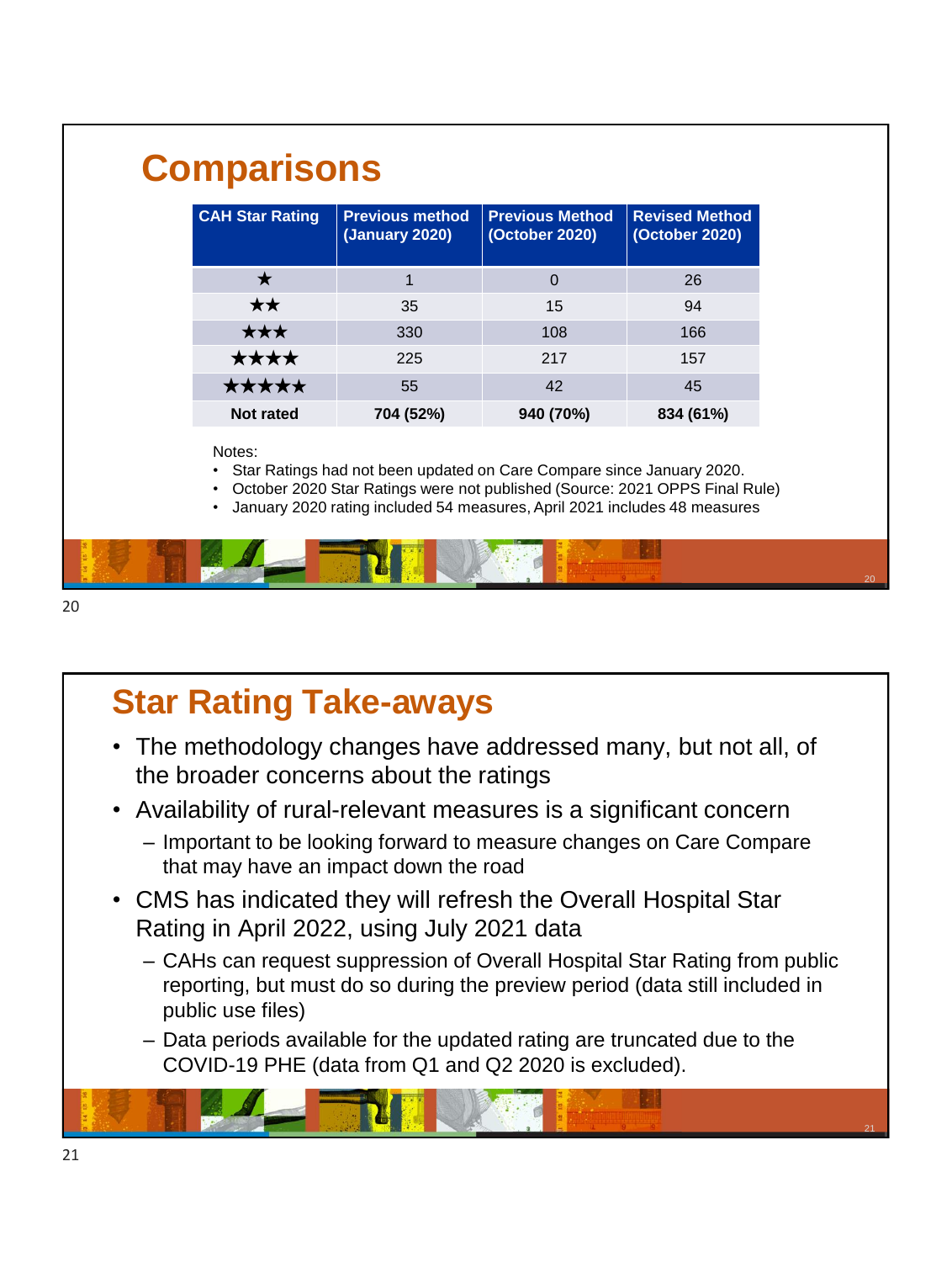What are you hearing (if anything) about the Overall Star Rating in your community? From payers? Partners? Staff and/or Clinicians?

Has the Star Rating impacted conversations about quality and safety in your organization? If yes, in what ways?





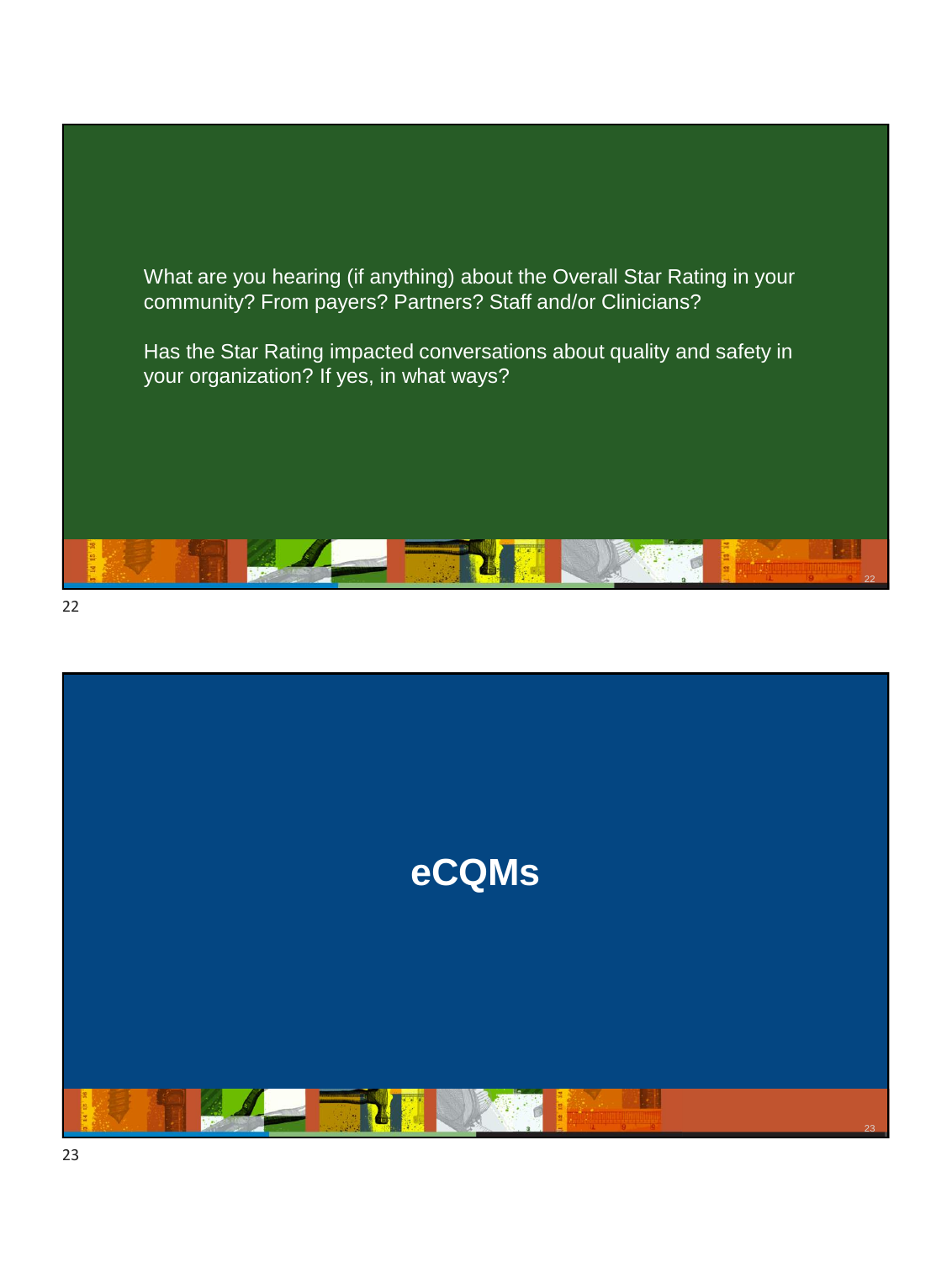

# **CMS Vision: eCQMs**

*"We believe that in the near future, collection and reporting of data elements through EHRs will greatly simplify and streamline reporting for various CMS quality reporting programs, and that hospitals will be able to switch primarily to EHR-based data reporting for many measures that are currently manually chart abstracted and submitted to CMS for the Hospital IQR Program*."

Federal Register / Vol. 81, No. 81 / Wednesday, April 27, 2016 *IPPS Proposed Rules/page* **25174** 

25

**Rural Quality Improvement Technical Assistance** 

**StratisHealth**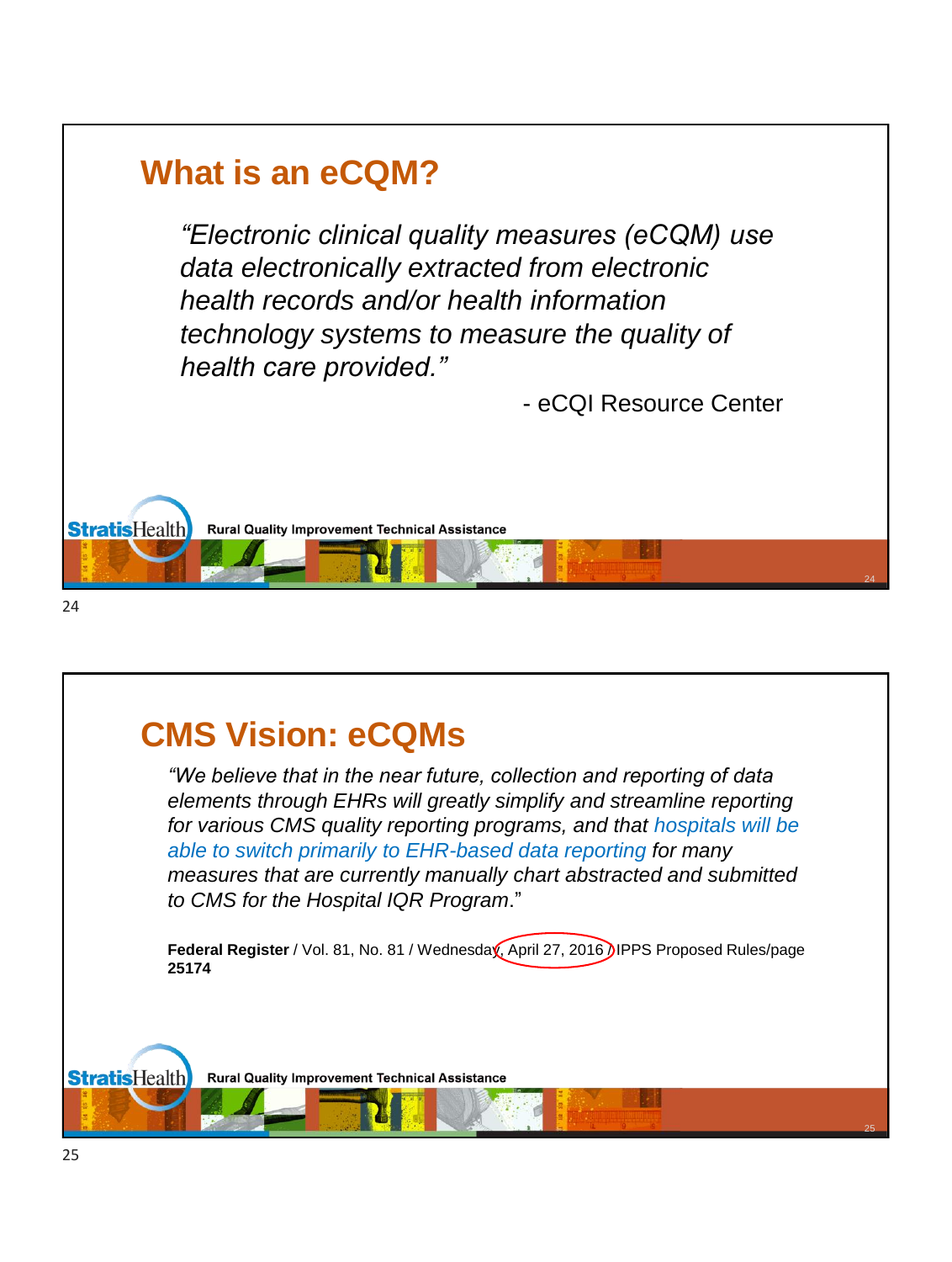### **eCQM Reporting Requirements**

- **Required for CAHs as part of the Medicare Promoting Interoperability Program**\* (fka. EHR Incentive Program)
- CY 2021 Submission Deadline is March 31, 2022 (extended from February 28, 2022)
- Progressive increase for reporting of eCQMs by quarters
- Starting in CY 2022, Safe Use of Opioids measure is required, other measures are self-selected

| <b>CY Reporting</b><br><b>Period</b> | Number of Calendar Quarters to<br><b>Report</b> | <b>Number of Measures to Report on</b><br><b>Each Quarter</b> |
|--------------------------------------|-------------------------------------------------|---------------------------------------------------------------|
| 2020                                 | One self-selected quarter                       | Four self-selected eCQMs                                      |
| 2021                                 | Two self-selected quarters                      | <b>Four self-selected eCQMs</b>                               |
| 2022                                 | Three self-selected quarters                    | 3 self-selected eCOMs + Safe Use of<br>Opioids eCQM^          |
| 2023 and<br>beyond                   | Four quarters                                   | 3 self-selected eCQMs + Safe Use of<br>Opioids eCQM^          |

\*Meeting the eCQM requirement for the Medicare Promoting Interoperability Program also satisfies the Hospital IQR Program eCQM requirement for PPS Hospitals

Sources: [www.qualityreportingcenter.com](http://www.qualityreportingcenter.com/), [2021 Final IPPS Rule,](https://www.federalregister.gov/documents/2020/09/18/2020-19637/medicare-program-hospital-inpatient-prospective-payment-systems-for-acute-care-hospitals-and-the) [2022 Final OPPS Rule](https://www.federalregister.gov/documents/2021/11/16/2021-24011/medicare-program-hospital-outpatient-prospective-payment-and-ambulatory-surgical-center-payment)

#### **CY 2021 and 2022 eCQM Measures**

| <b>Short Name</b> | CY 2021 and 2022 Available Measures                                                |  |
|-------------------|------------------------------------------------------------------------------------|--|
| $ED-2$            | Median Admit Decision Time to ED Departure Time for Admitted Patients <sup>^</sup> |  |
| $VTE-1$           | Venous Thromboembolism Prophylaxis                                                 |  |
| $VTE-2$           | Intensive Care Unit Venous Thromboembolism Prophylaxis                             |  |
| <b>PC-05</b>      | Exclusive Breast Milk Feeding <sup>^</sup>                                         |  |
| $STK-2$           | Discharged on Antithrombotic Therapy                                               |  |
| $STK-3$           | Anticoagulation Therapy for Atrial Fibrillation/Flutter                            |  |
| STK-5             | Antithrombotic Therapy By End of Hospital Day 2                                    |  |
| STK-6             | Discharged on Statin Medication^                                                   |  |
| Safe Use          | Safe Use of Opioids - Concurrent Prescribing*                                      |  |
| of Opioids        |                                                                                    |  |

\*All hospitals are required to report Safe Use of Opioids beginning with the CY 2022 reporting period – RFI included in 2022 OPPS Proposed Rule asking for feedback on this requirement

^ Measure finalized for removal beginning with CY 2024 reporting year per 2022 IPPS Final Rule

Sources: [www.qualityreportingcenter.com](http://www.qualityreportingcenter.com/),<br>[2021 Final IPPS Rule,](https://www.federalregister.gov/documents/2020/09/18/2020-19637/medicare-program-hospital-inpatient-prospective-payment-systems-for-acute-care-hospitals-and-the) [2022 Final IPPS Rule](https://www.federalregister.gov/d/2021-16519/p-5740)

#### **StratisHealth**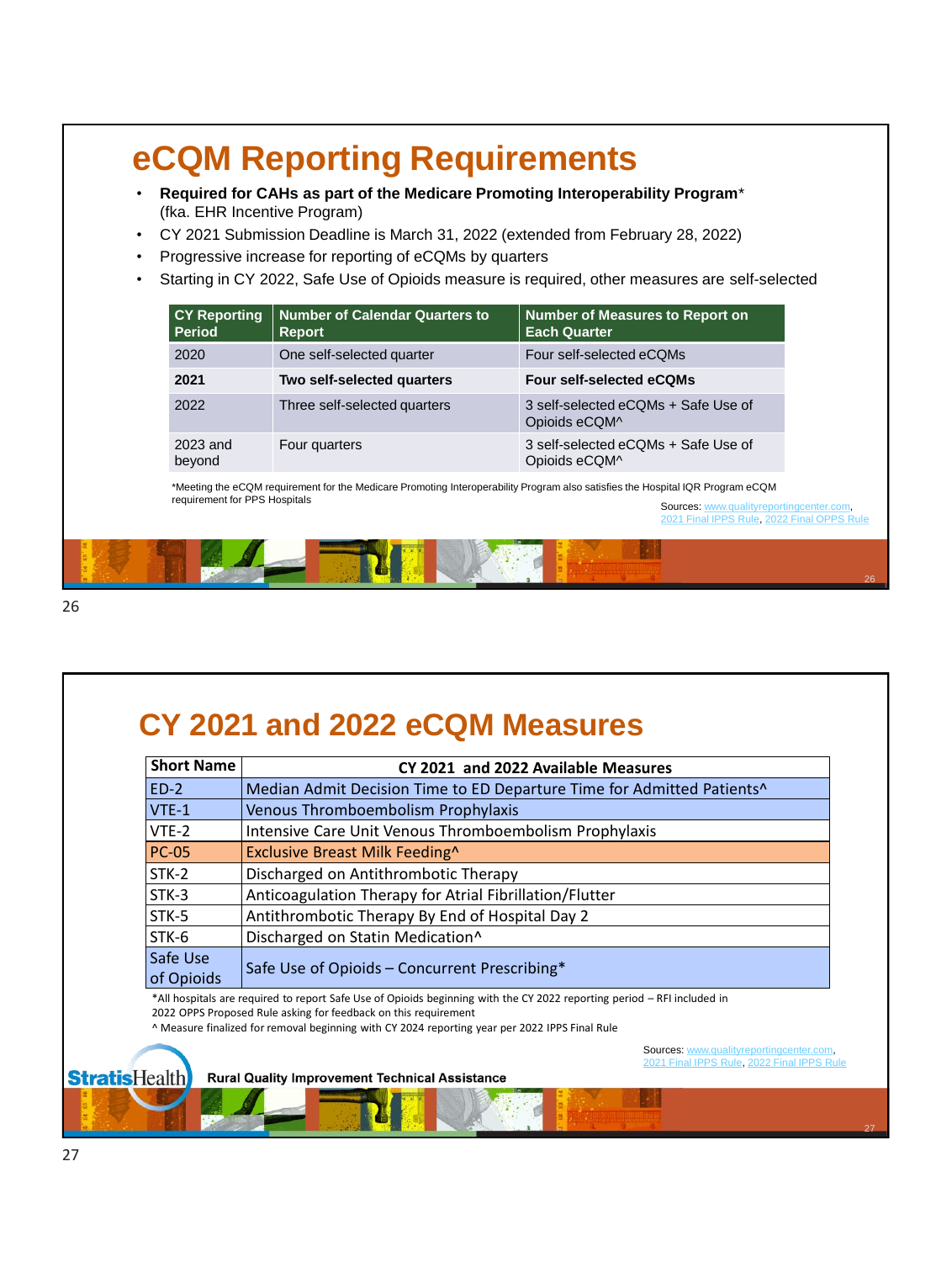

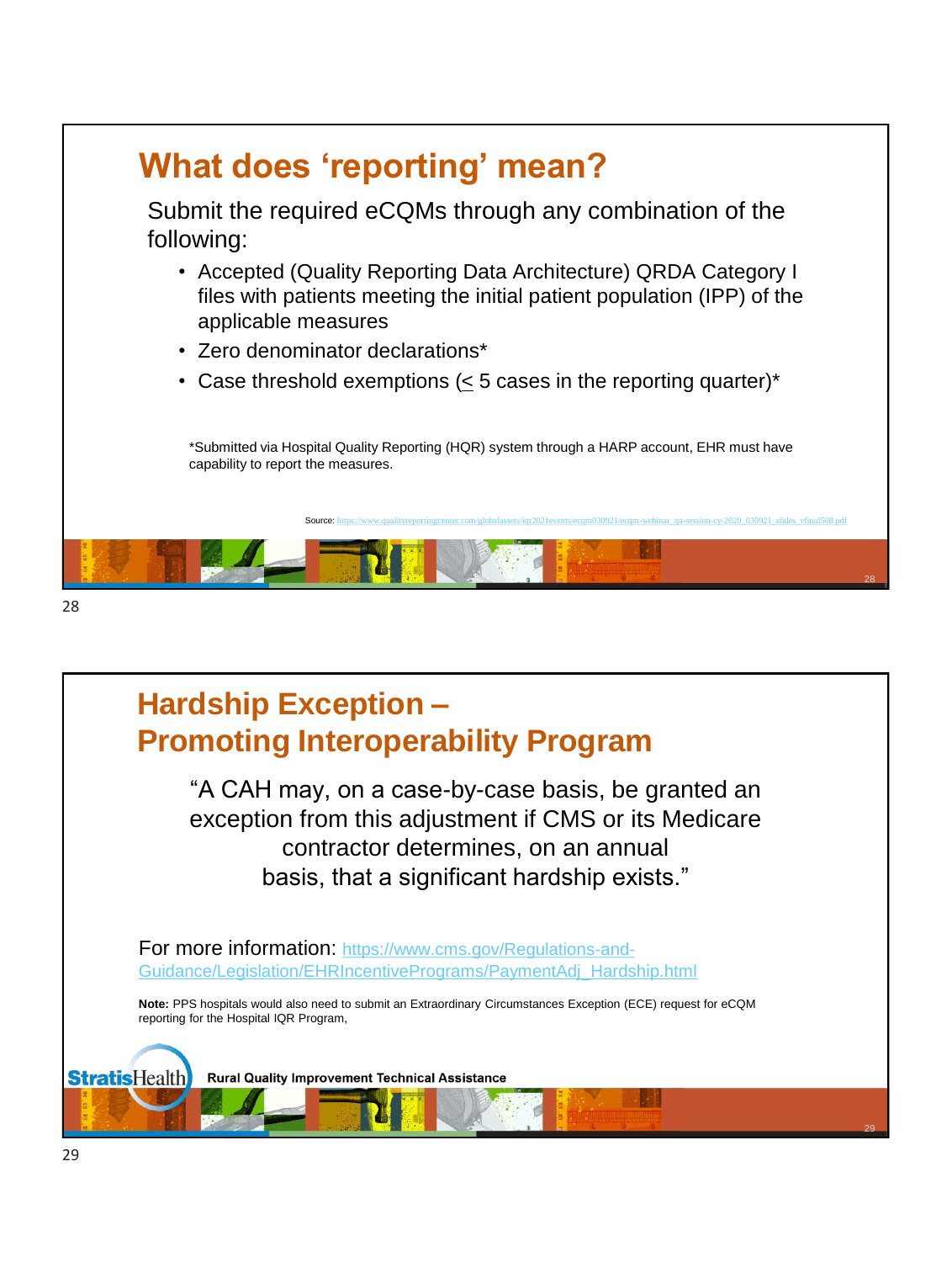

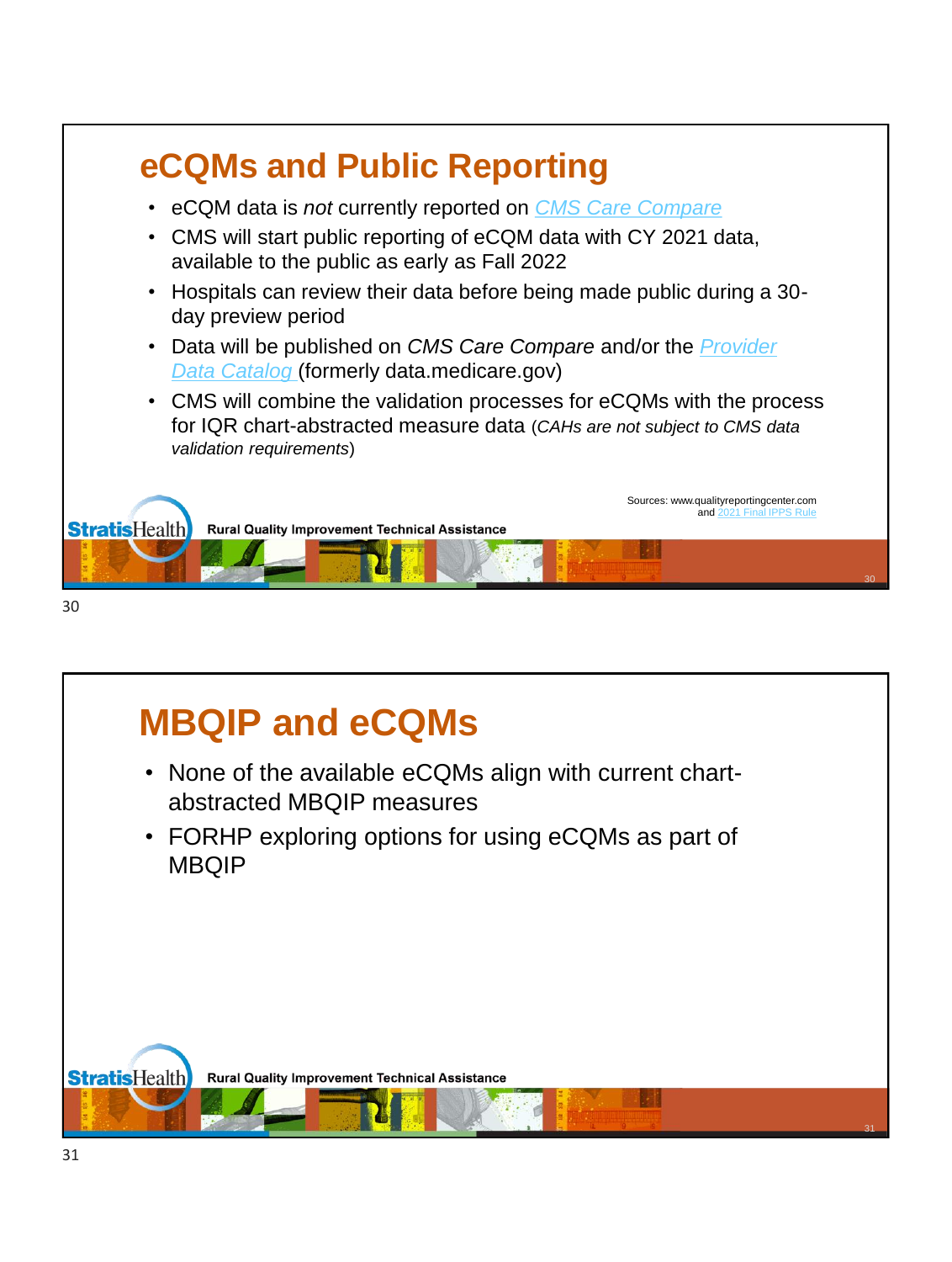

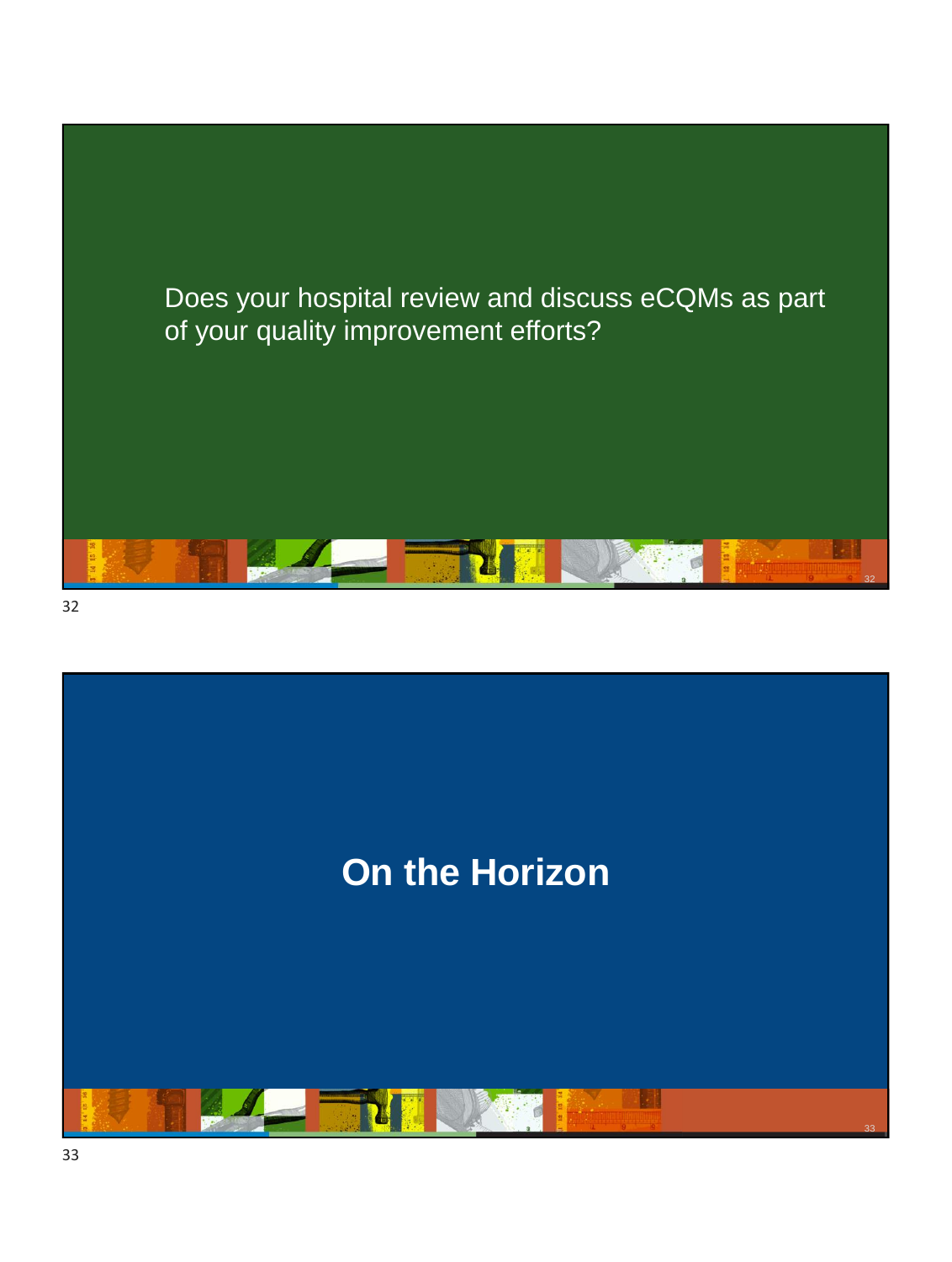

#### **Hybrid Hospital-Wide All-Cause Readmissions (2)** • Clinical variables (first captured): ✓ Heart Rate ✓ Systolic Blood Pressure ✓ White Blood Cell Count

- 
- ✓ Respiratory Rate
- ✓ Temperature ✓ Oxygen Saturation
- ✓ Weight
- 
- ✓ Hematocrit
- Linking data elements:
	- ✓ CMS Certification Number
	- Health Insurance Claims Number or Medicare Beneficiary Identifier
- ✓ Potassium
- ✓ Sodium
- ✓ Bicarbonate
- ✓ Creatinine
- ✓ Glucose
- ✓ Date of birth
- $\sqrt{S}$  Sex
- ✓ Admission date
- ✓ Discharge date.
- Format: QRDA 1 (Quality Reporting Data Architecture)

Source: [www.qualityreportingcenter.com](http://www.qualityreportingcenter.com/) and [2020 Final IPPS Rule](https://www.federalregister.gov/documents/2019/08/16/2019-16762/medicare-program-hospital-inpatient-prospective-payment-systems-for-acute-care-hospitals-and-the)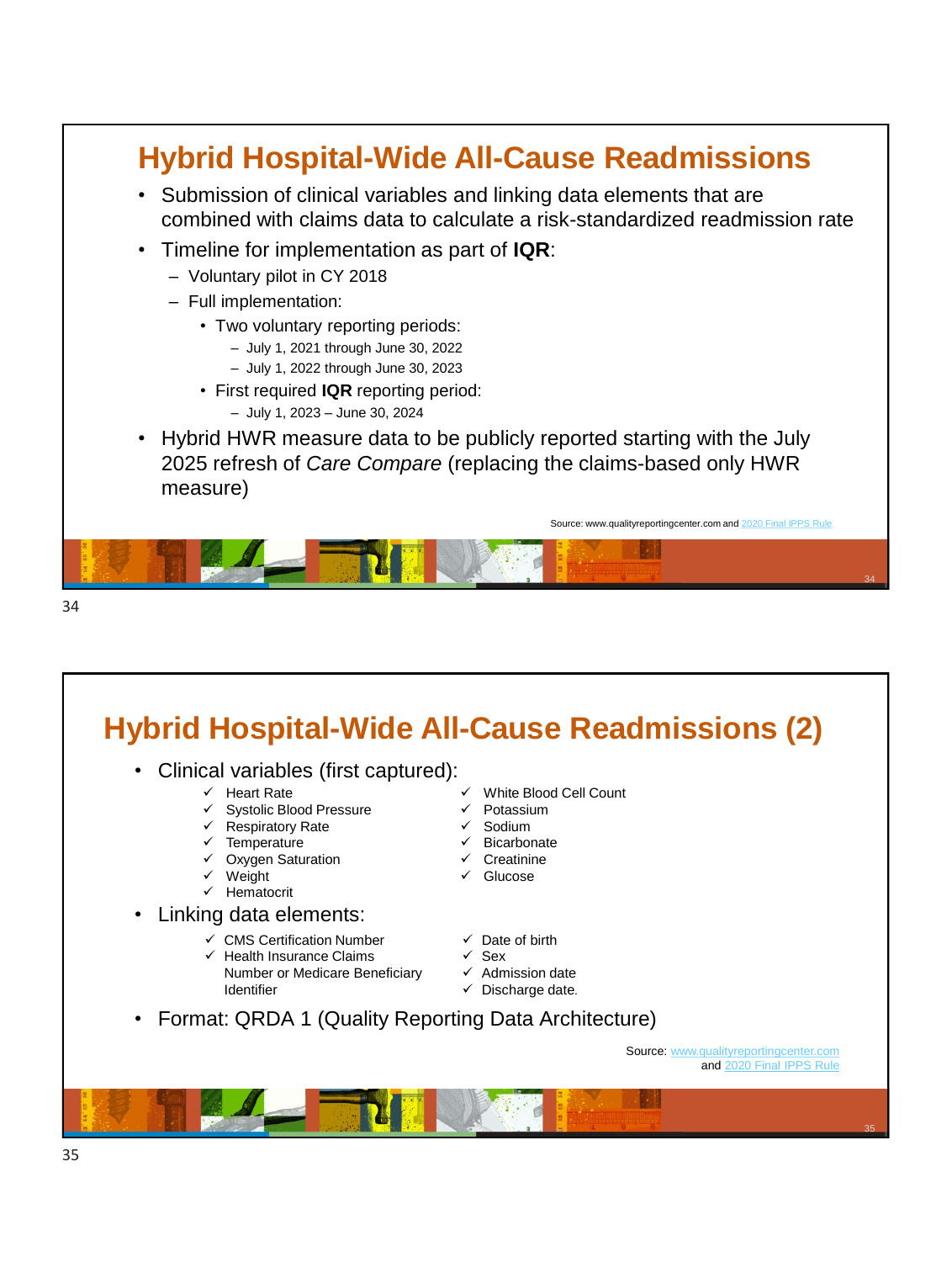

### **2022 OPPS Final Rule: Quality Measures**

- Removal of two chart-abstracted measures starting in CY 2023:
	- OP-2: Fibrinolytic Therapy Received Within 30 Minutes
	- OP-3: Median Time to Transfer to Another Facility for Acute Coronary Intervention
- Addition of ST-Segment Elevation Myocardial Infarction (STEMI) eCQM (OP-40) starting in CY 2023
	- Clinically similar to current OP-2 and OP-3
	- First eCQM under the Outpatient Quality Reporting Program (OQR)
- COVID-19 Vaccination Coverage among Health Care Professionals
	- Reported via CDC NHSN, reporting period 10/1/21 12/31/21

Source: [2022 OPPS Final Rule](https://www.federalregister.gov/documents/2021/11/16/2021-24011/medicare-program-hospital-outpatient-prospective-payment-and-ambulatory-surgical-center-payment) Released 11/16/2021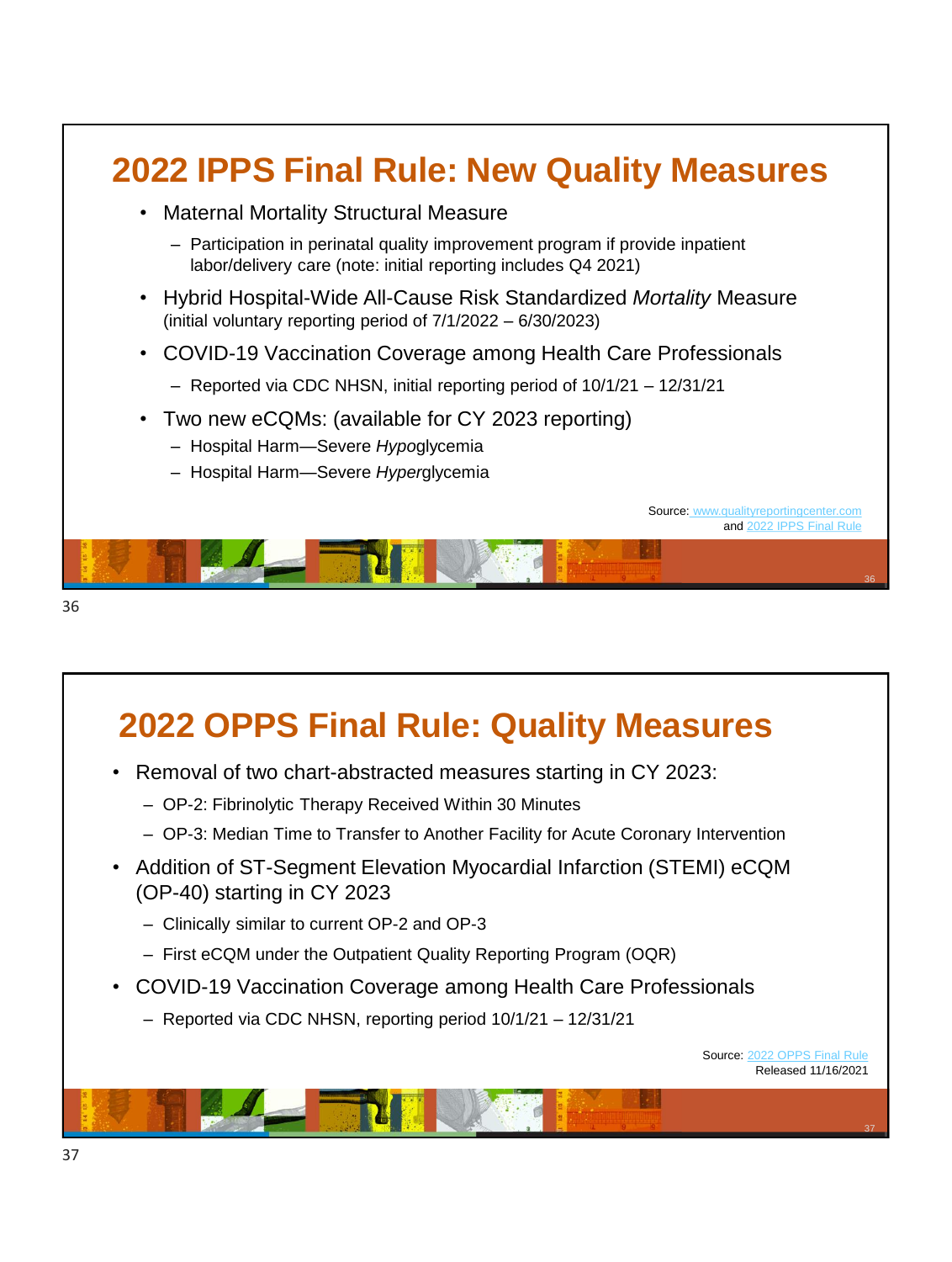

# **Looking further ahead**

NQF MAP 2021-2022 Measures Under Consideration Potential New Measure Highlights:

- Additional eCQMs:
	- Hospital Harm Opioid-Related Adverse Events
	- Severe Obstetric Complications
- Hospital Commitment to Health Equity (Structural Measure)
- Screening for Social Drivers of Health (% screened, % positive)

**StratisHealth Rural Quality Improvement Technical Assistance**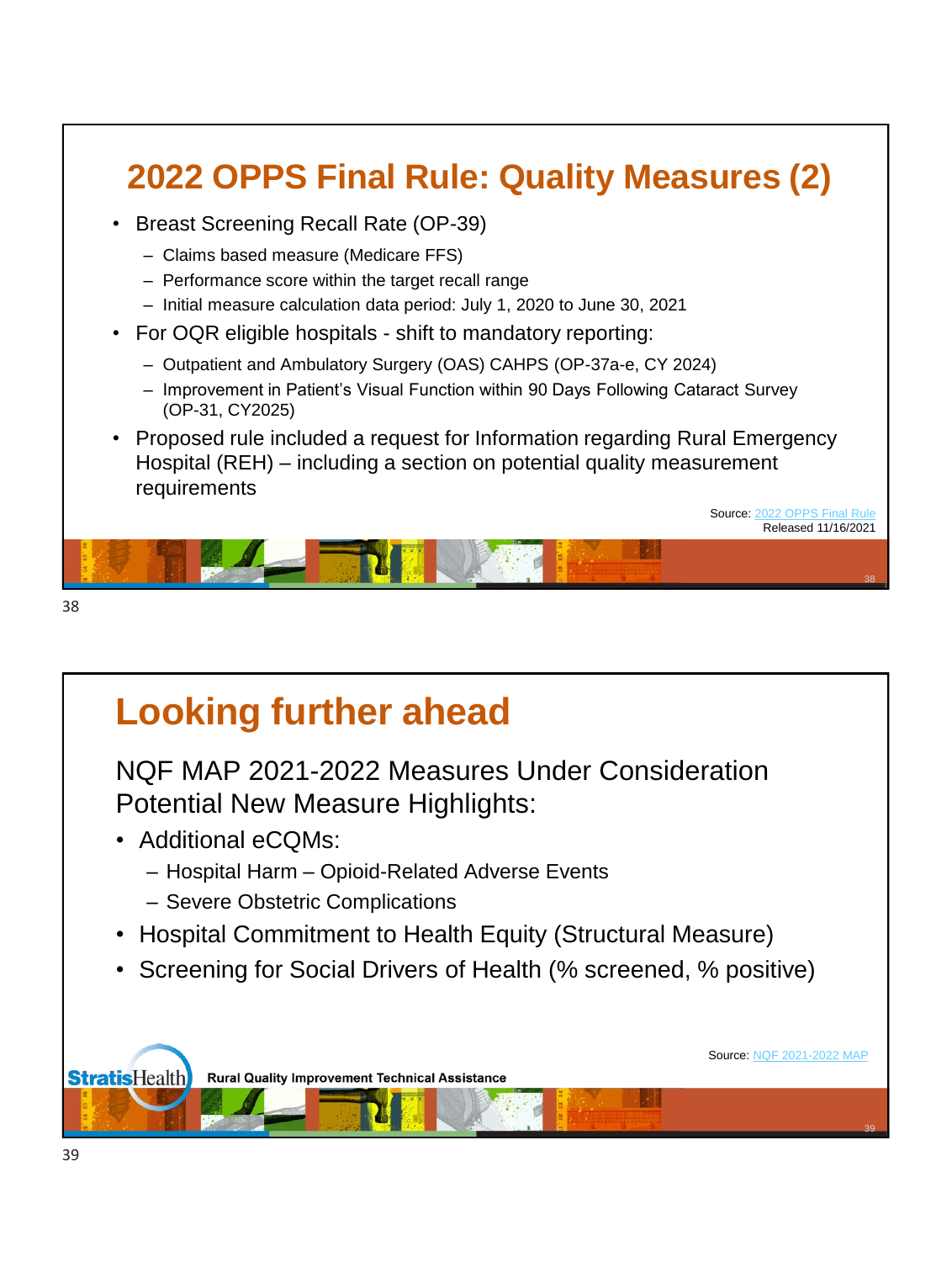

```
40
```
## **Provide Input!**

#### **Your input is needed to improve quality measurement and reporting:**

• Provide comments on proposed recommendations, rules, and regulations – NQF MAP [2021-2022 Preliminary Recommendations](https://www.qualityforum.org/map/), due January 13, 2021

41

- Participate in discussions at a state and national level
- [National Quality Forum Rural Workgroup](https://www.qualityforum.org/MAP_Rural_Health_Workgroup.aspx)
	- Rural recommendations as framework and guidance
	- Provide feedback on NQF Rural MAP Workgroup Drafts
	- Consider participation in a TEP or Workgroup
- Share what works (or doesn't) for your hospital

**StratisHealth Rural Quality Improvement Technical Assistance**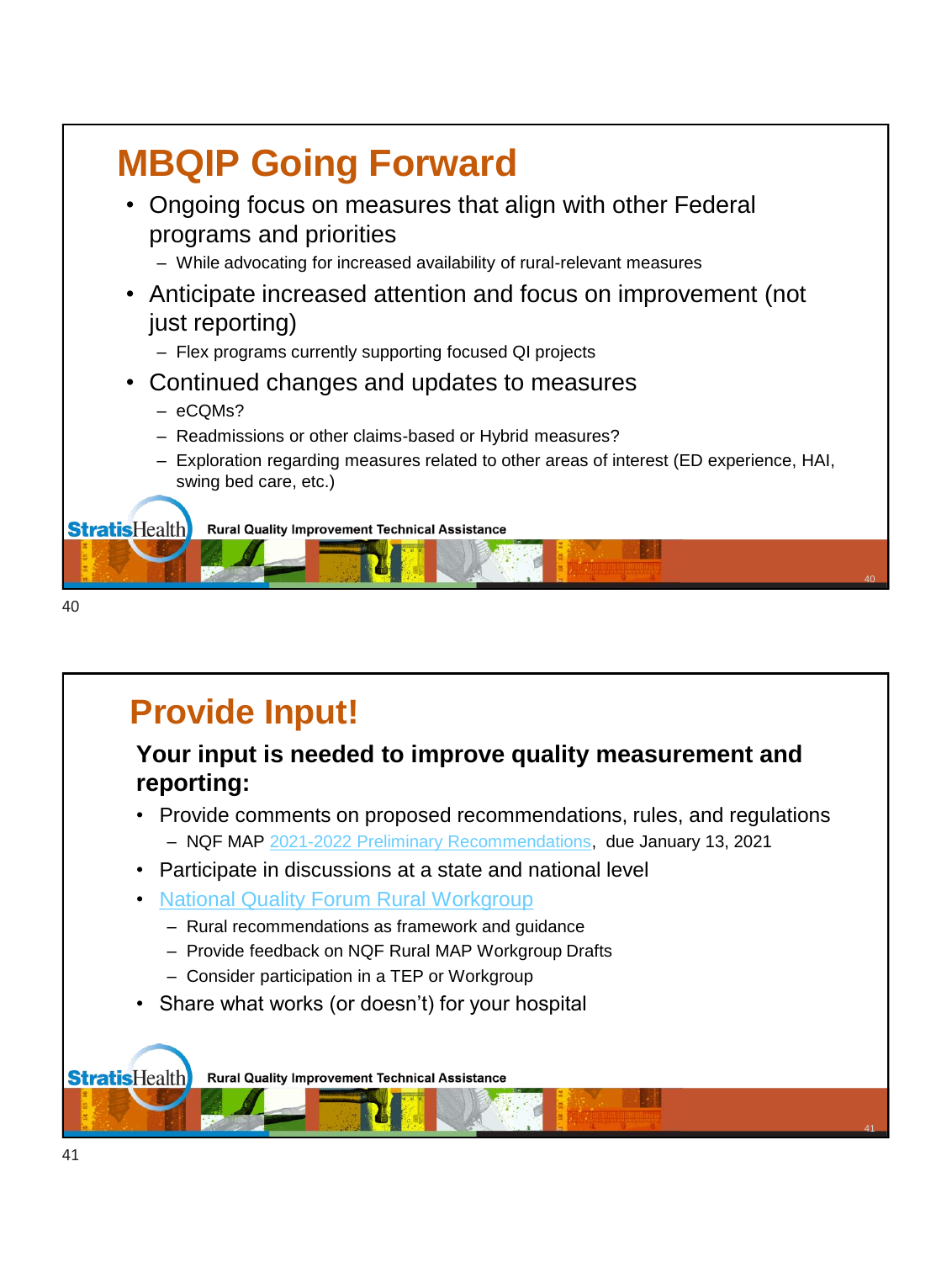

- [Quality Reporting Center:](https://www.qualityreportingcenter.com/) eCQM related webinars and tools, predominantly focused on CMS reporting requirements (IQR/OQR/Promoting Interoperability Program)
- eCQI [Resource Center:](https://ecqi.healthit.gov/) Supported by CMS and ONC (Office of the National Coordinator), the eCQI (electronic Clinical Quality Improvement) Resource Center is a centralized location for news, information, tools, and standards related to eCQI and eCQMs (*primarily technical information*)
- QualityNet [eCQM Reporting:](https://www.qualitynet.org/dcs/ContentServer?c=Page&pagename=QnetPublic/Page/QnetTier2&cid=1228773849716) Submission portal, tools, information, resources

For questions on the **Promoting Interoperability Program**  and **eCQM data submission process** contact the *QualityNet* Help Desk at (866) 288-8912 or [qnetsupport@hcqis.org](mailto:qnetsupport@hcqis.org)